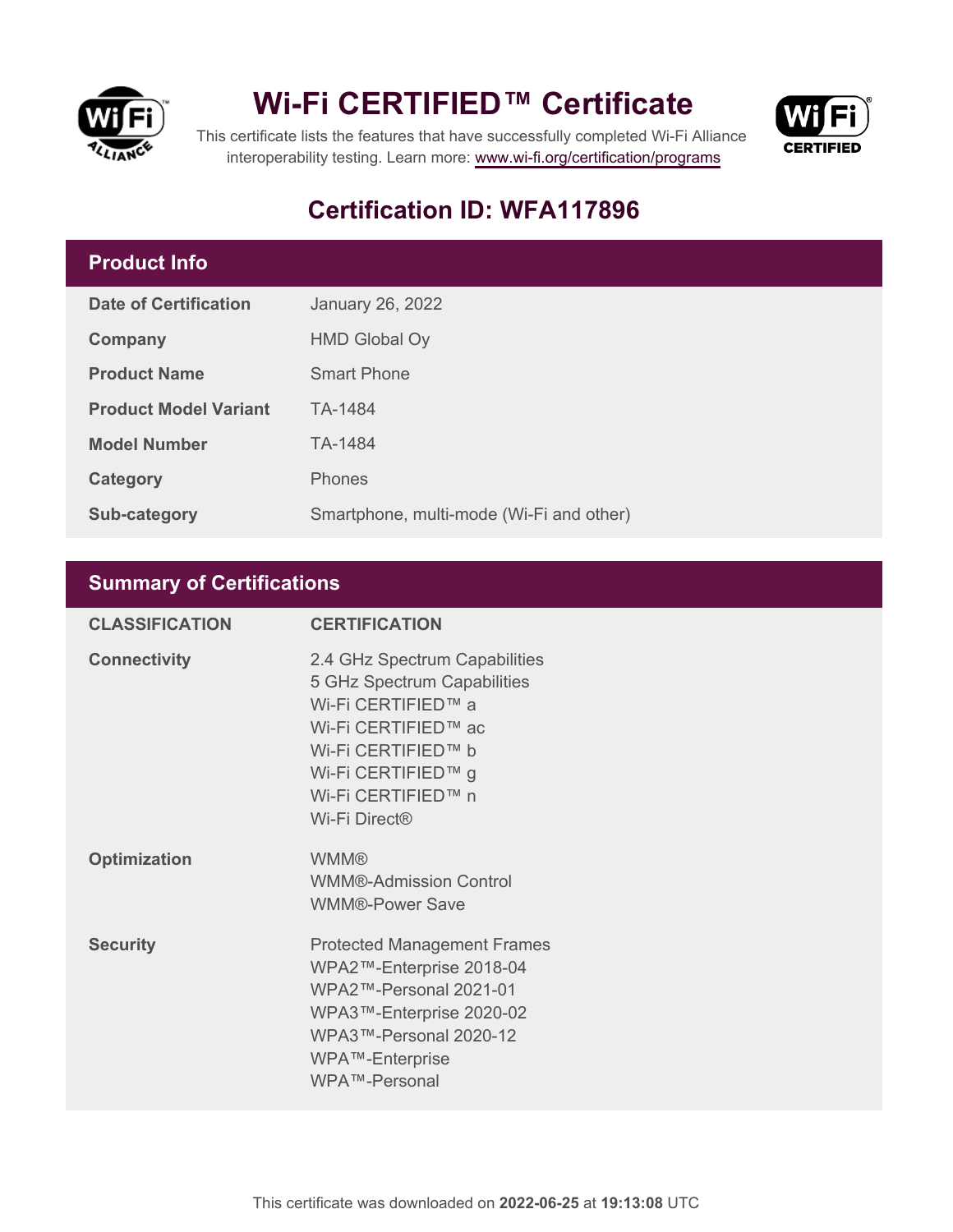

**Certification ID: WFA117896**



| <b>Role: Access Point</b>               | Page 2 of 4            |               |              |
|-----------------------------------------|------------------------|---------------|--------------|
| <b>Wi-Fi Components</b>                 |                        |               |              |
| <b>Wi-Fi Component Operating System</b> | <b>RF Architecture</b> |               |              |
| Android 12                              | <b>Bands Supported</b> | Transmit (Tx) | Receive (Rx) |
| <b>Wi-Fi Component Firmware</b>         | $2.4$ GHz              |               | 1            |
| 2021-01-15-122102                       | 5 GHz                  |               | 1            |
|                                         |                        |               |              |
| <b>Certifications</b>                   |                        |               |              |

**2.4 GHz Spectrum Capabilities**

20 MHz Channel Width in 2.4 GHz

#### **5 GHz Spectrum Capabilities**

20 MHz Channel Width in 5 GHz 40 MHz Channel Width in 5 GHz

**Protected Management Frames**

**WMM®**

**WPA2™-Personal 2021-01**

**WPA3™-Personal 2020-12**

**Wi-Fi CERTIFIED™ a**

**Wi-Fi CERTIFIED™ b**

**Wi-Fi CERTIFIED™ g**

**Wi-Fi CERTIFIED™ n**

## **Wi-Fi CERTIFIED™ n (continued)**

OBSS on Extension Channel Short Guard Interval A-MPDU Tx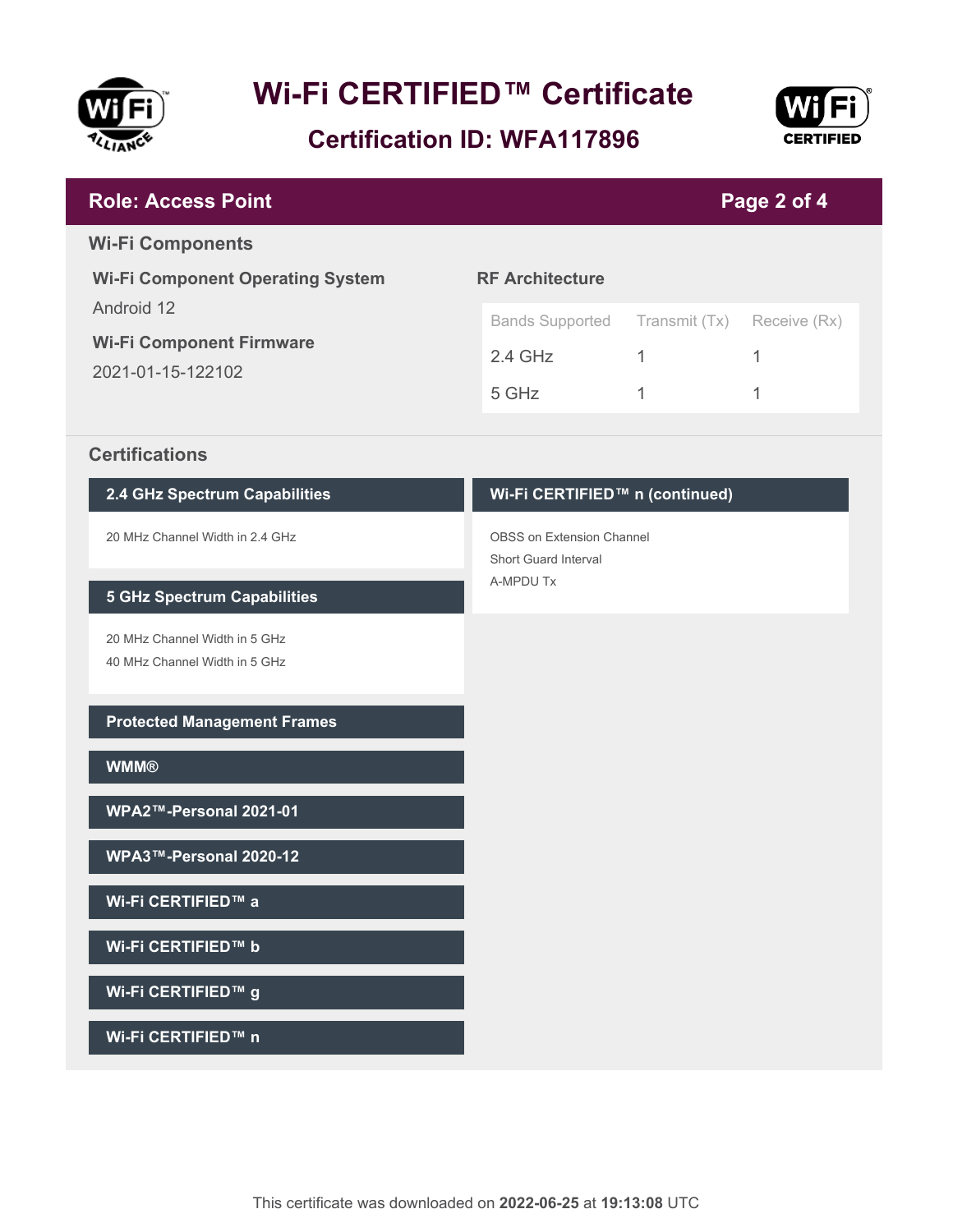

**Certification ID: WFA117896**



| <b>Role: Station</b>                                              | Page 3 of 4                          |               |              |  |
|-------------------------------------------------------------------|--------------------------------------|---------------|--------------|--|
| <b>Wi-Fi Components</b>                                           |                                      |               |              |  |
| <b>RF Architecture</b><br><b>Wi-Fi Component Operating System</b> |                                      |               |              |  |
| Android 12                                                        | <b>Bands Supported</b>               | Transmit (Tx) | Receive (Rx) |  |
| <b>Wi-Fi Component Firmware</b>                                   | $2.4$ GHz                            | 1             | 1            |  |
| 2021-01-15-122102                                                 |                                      |               |              |  |
|                                                                   | 5 GHz                                | 1             | 1            |  |
| <b>Certifications</b>                                             |                                      |               |              |  |
| 2.4 GHz Spectrum Capabilities                                     | WPA2™-Enterprise 2018-04 (continued) |               |              |  |
| 20 MHz Channel Width in 2.4 GHz                                   | EAP AKA                              |               |              |  |
|                                                                   | <b>EAP AKA Prime</b>                 |               |              |  |
| <b>5 GHz Spectrum Capabilities</b>                                | <b>EAP SIM</b><br><b>EAP TLS</b>     |               |              |  |
|                                                                   | <b>EAP TTLS</b>                      |               |              |  |
| 20 MHz Channel Width in 5 GHz                                     | PEAP <sub>v0</sub>                   |               |              |  |
| 40 MHz Channel Width in 5 GHz                                     | PEAP <sub>v1</sub>                   |               |              |  |
| 80 MHz Channel Width in 5 GHz                                     |                                      |               |              |  |
| <b>Protected Management Frames</b>                                | WPA2™-Personal 2021-01               |               |              |  |
| <b>WMM®</b>                                                       | WPA3™-Enterprise 2020-02             |               |              |  |
|                                                                   | EAP methods                          |               |              |  |
| <b>WMM®-Admission Control</b>                                     | <b>EAP AKA</b>                       |               |              |  |
| <b>WMM®-Power Save</b>                                            | <b>EAP AKA Prime</b>                 |               |              |  |
|                                                                   | <b>EAP SIM</b>                       |               |              |  |
| Legacy Power Save                                                 | <b>EAP TLS</b><br><b>EAP TTLS</b>    |               |              |  |
| Unschedule auto PS                                                | PEAPv0                               |               |              |  |
|                                                                   | PEAPv1                               |               |              |  |
| WPA2™-Enterprise 2018-04                                          | Server Certificate Validation        |               |              |  |
| EAP methods                                                       | WPA3™-Personal 2020-12               |               |              |  |